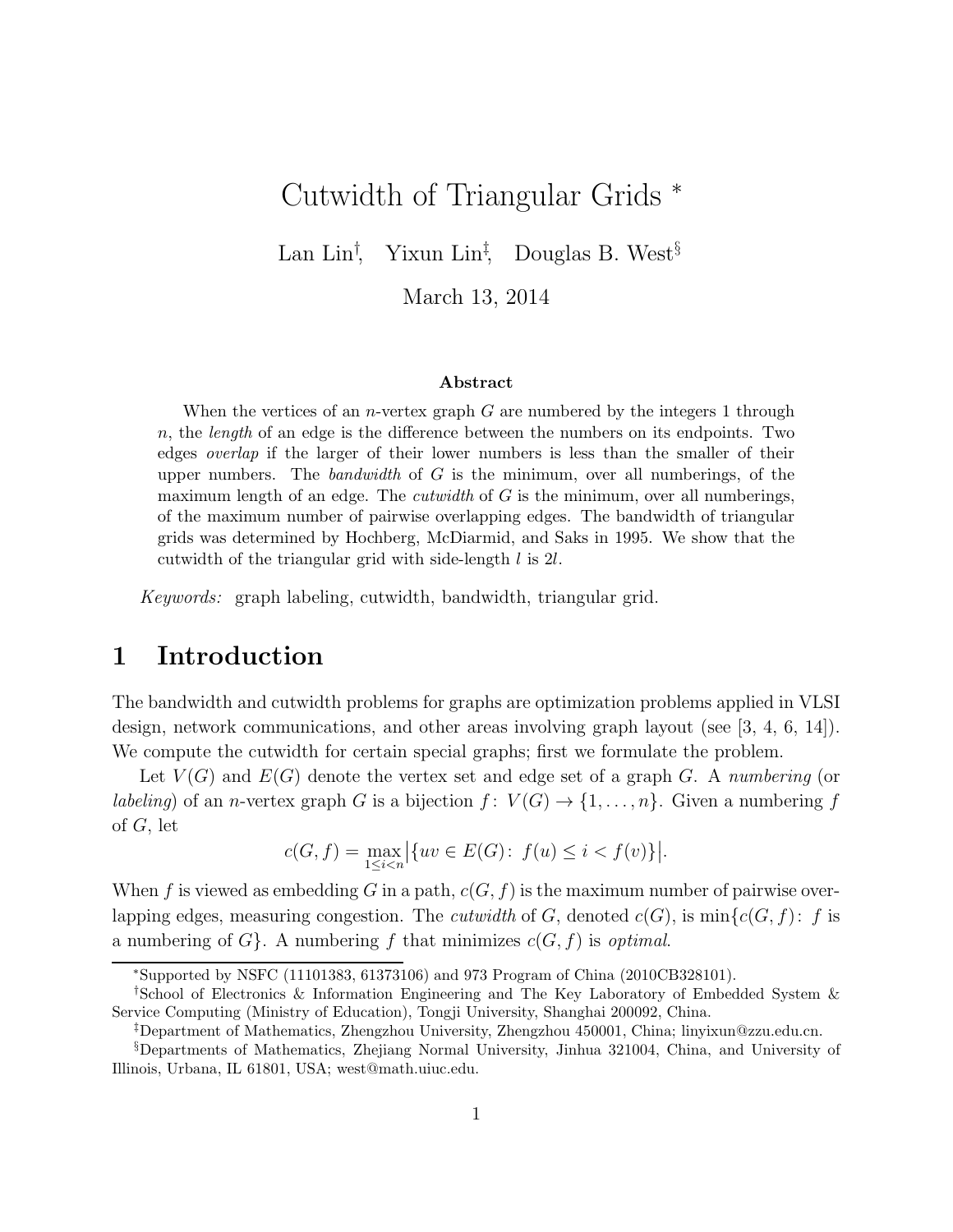Similarly, for a given numbering  $f$ , let

$$
B(G, f) = \max\{|f(u) - f(v)| : uv \in E(G)\}.
$$

When f is viewed as embedding G in a path,  $B(G, f)$  is the maximum length (dilation) of an edge. The *bandwidth* of G, denoted  $B(G)$ , is  $\min\{B(G, f): f$  is a numbering of  $G\}$ .

Much work has been done on computing bandwidth and cutwidth of special graphs, especially graphs relevant in the areas of application. Let  $P_n$  and  $C_n$  denote the path and cycle with *n* vertices. The *cartesian product* of graphs G and H, denoted  $G\Box H$ , is the graph with vertex set  $V(G) \times V(H)$  in which two vertices are adjacent if and only if they are equal in one coordinate and adjacent in the other. The early results include

- $B(P_m \Box P_n) = \min\{m, n\}$  for  $m, n \geq 2$ .
- $B(P_m \Box C_n) = \min\{2m, n\}$  for  $m \geq 2, n \geq 3$ .
- $B(C_m \Box C_n) = 2 \min\{m, n\} \delta_{m,n}$  for  $m, n \geq 3$ ,

where  $\delta_{m,n} = 1$  if  $m = n$  and  $\delta_{m,n} = 0$  otherwise. The first two of these results were obtained by Chvátalová  $[5]$ ; the third was obtained by Li, Tao, and Shen  $[10]$ .

The cutwidth of these graphs has also been computed [13, 16]:

- $c(P_m \Box P_n) = \min\{m, n\} + 1$  for  $m \geq 2, n \geq 3$ .
- $c(P_m \Box C_n) = \min\{2m, n+1\} + 1$  for  $m, n \geq 3$ .
- $c(C_m \Box C_n) = 2 \min\{m, n\} + 2 \text{ for } m, n \geq 3.$

In these examples, always  $B(G) < c(G)$ . Equality holds when  $G = C_n$ . Only some sparse graphs (such as some trees [12]) are known to satisfy  $c(G) \leq B(G)$ ; it would be interesting to determine which graphs satisfy this inequality.

The cutwidth was also computed for "meshes"[17]. Polynomial-time algorithms are known for computing cutwidth on trees [18] and for recognizing when  $c(G) \leq k$  [7, 15]. An exact formula for cutwidth on trees called "iterated caterpillars" appears in [12]. The cutwidth of n-dimensional hypercubes was studied in [2, 11].

The *triangular grid*  $T_l$  is the graph whose vertices are the nonnegative integer triples with sum *l* such that vertices  $(x, y, z)$  and  $(x', y', z')$  are adjacent if and only if  $|x - x'|$  +  $|y - y'| + |z - z'| = 2$ . That is, two vertices are adjacent when they agree in one coordinate and differ by 1 in the other two coordinates. M.L. Weaver and the third author conjectured  $B(T_l) = l + 1$ . Using topological methods (Sperner's Lemma), Hochberg, McDiarmid, and Saks [9] proved this as a special case of a more general result computing the bandwidth of a family of triangulations of planar discs.

Our main result is the following.

#### **Theorem 1.1.**  $c(T_l) = 2l$ .

Similar arguments yield the cutwidths of rectangular grids with added diagonal edges.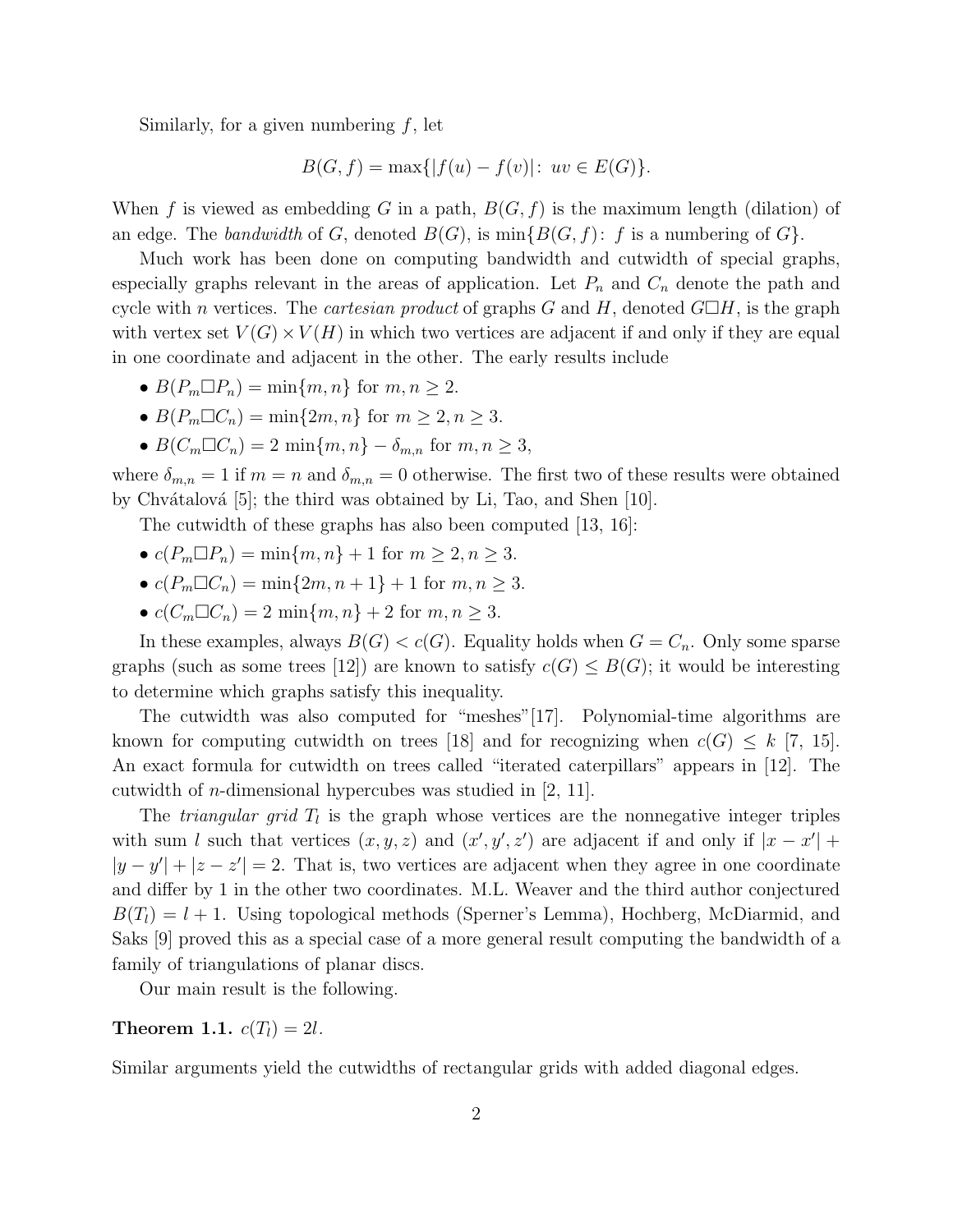### 2 Preliminaries

Our graphs have no loops or multi-edges. For a set S of vertices in a graph G, let  $\overline{S}$  =  $V(G) - S$ . The *neighborhood* of S, denoted  $N(S)$ , is  $\{v \in \overline{S} : uv \in E(G) \text{ for some } u \in S\};$ note that  $N(S) \subseteq \overline{S}$ . The *boundary* of S is  $N(\overline{S})$  (some authors refer to  $N(S)$  as the boundary of S). The *coboundary* of S, denoted  $\partial(S)$  following the notation of [1], is the set of edges in G that have endpoints in both S and S.

The definitions yield an immediate rephrasing of  $c(G, f)$ .

**Observation 2.1.** *If* f *is a numbering of a graph* G, and  $S_i = \{v \in V(G): f(v) \leq i\}$ , then  $c(G, f) = \max_{1 \leq i < n} |\partial(S_i)|$ .

We may draw  $T_l$  in the plane by putting vertex  $(x, y, z)$  at point  $(x, y)$  and using  $(x, y)$  as the name of the vertex. Now the vertex set is the set of nonnegative integer pairs with sum at most l, and two vertices  $(x, y)$  and  $(x', y')$  are adjacent if and only if (a)  $|x-x'| + |y-y'| = 1$ or (b)  $|x-x'|+|y-y'|=2$  and  $x+y=x'+y'$ . Figure 1 shows  $T_4$  drawn in this way.



Figure 1:  $T_4$ , with an optimal numbering.

With this embedding, the edges of  $T_l$  lie in three sets of parallel lines, yielding three partitions of  $V(T_i)$ . The *horizontal sets* or *rows* have second coordinate fixed; let  $P_j =$  $\{(x, j) \in V(T_l): 0 \le x \le l - j\}.$  The *vertical sets* or *columns* have first coordinate fixed; let  $Q_i = \{(i, y) \in V(T_l): 0 \leq y \leq l - i\}$ . The *slanted sets* or *diagonals* have the sum of the two coordinates fixed; let  $R_k = \{(x, y) \in V(T_l): x + y = l - k\}$ . Each edge of  $T_l$  joins two vertices in one of these sets; the edges accordingly are *horizontal*, *vertical*, or *slanted* edges, respectively.

#### **Lemma 2.2.**  $c(T_l) \leq 2l$ .

*Proof.* We number the vertices according to the lexicographical order on the names  $(x, y)$ , beginning with  $(0, 0), \ldots, (0, l)$  as indicated in Figure 1. That is, the ordering is by columns. In this ordering,  $\partial(S_i)$  contains at most one edge from each horizontal line, at most one edge from each slanted line, and at most one vertical edge. Furthermore, the only case when each nontrivial horizontal line and each nontrivial slanted line contributes one edge is  $i = l + 1$ , and in this case  $\partial(S_i)$  contains no vertical line. Hence always  $\partial(S_i) \leq 2l$ .  $\Box$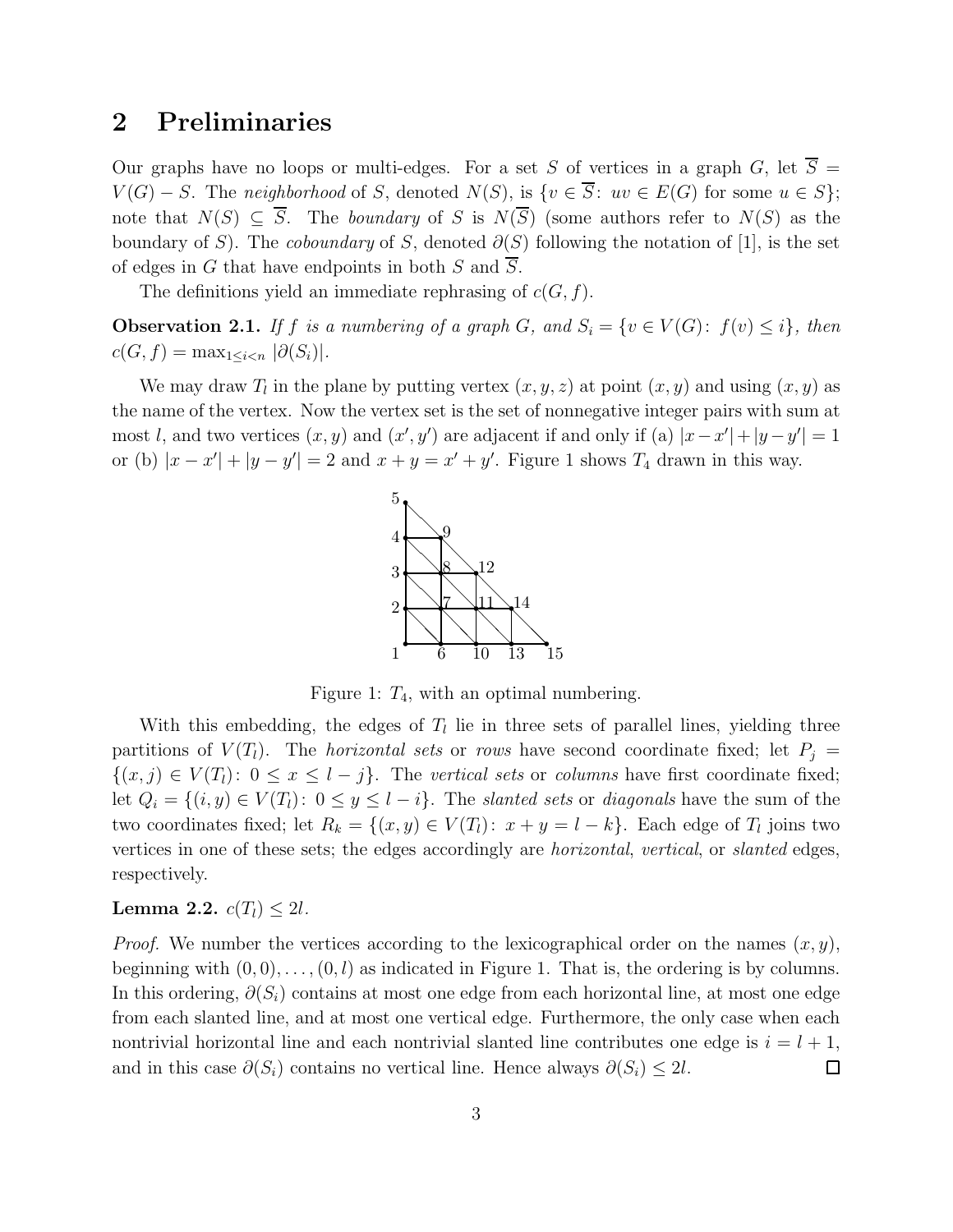For the lower bound, we first follow the method used by Chvátalová  $|5|$  in computing  $B(P_m \Box P_n)$ , showing that compressing a set in one direction does not increase the size of its coboundary. Given  $S \subseteq V(T_l)$ , let  $a_j = |P_j \cap S|$  for  $0 \le j \le l$ . The *left-shift* of S is  $\{(x, j) \in V(T_l): x < a_j\}.$ 

**Lemma 2.3.** *If* S' is the left-shift of a set S, then  $|\partial(S')| \leq |\partial(S)|$ .

*Proof.* Let  $E_j$  be the set of edges in  $T_l$  with both endpoints in  $P_j$  or endpoints in  $P_j$  and  $P_{j+1}$ . Since  $E(T_i) = \bigcup_{0 \leq j < l} E_j$ , it suffices to prove  $|\partial(S') \cap E_j| \leq |\partial(S) \cap E_j|$  for all j.



Figure 2: The subgraph of  $T_l$  with edge set  $E_{l-5}$ .

Let  $V_j = P_j \cup P_{j+1}$ . Consider the subgraph of  $T_l$  with vertex set  $V_j$  and edge set  $E_j$ ; it consists of a chain of  $l - j$  edge-disjoint triangles (see Figure 2). Let  $S_j = S \cap V_j$  and  $S'_j = S' \cap V_j$ . Observe that  $\partial(S) = \bigcup_{0=j}^l (\partial S_j \cap E_j)$ , and similarly for S'. Hence it suffices to prove  $|\partial(S'_j) \cap E_j| \leq |\partial(S_j) \cap E_j|$  for all j, which we do by induction on  $l - j$ .

For  $l - j = 0$  there is nothing to prove;  $E_l = \emptyset$ . Consider  $j < l$ . Since the coboundary of a set and its complement are the same, we may assume that  $S_i$  contains at least two of the three vertices in the leftmost triangle of  $E_j$ . We may also assume  $a_j \geq 2$ , by inspection.

If the leftmost vertices in  $P_j$  and  $P_{j+1}$  are both present, then they also lie in  $S'_j$ . Delete them and apply the induction hypothesis to the smaller graph. Replacing the two missing vertices adds nothing to  $\partial(S'_j) \cap E_j$  (since  $a_j \geq 2$ ), so the desired inequality holds. The symmetric argument also applies if the rightmost vertices in  $P_j$  and  $P_{j+1}$  are present, since we can obtain the left-shift by first right-shifting and then reversing left and right. The right-shift and left-shift have coboundaries of the same size.

In the remaining case,  $S_i$  contains  $(1, j)$  and omits one vertex v among  $\{(0, j), (0, j + 1)\};$ also,  $S_j$  does not contain the rightmost vertices of both rows. Let  $v'$  be the rightmost vertex of  $S_j$  in the row containing v. Form the set  $\hat{S}$  from  $S_j$  by substituting v for v'.

Note that  $\hat{S}$  and  $S_j$  have the same left shift,  $S'_j$ . Since  $\hat{S}$  contains both leftmost vertices, the previous case yields  $|\partial(S'_j) \cap E_j| \leq |\partial(\hat{S}) \cap E_j|$ . Hence it suffices to prove  $|\partial(\hat{S}) \cap E_j| \leq$  $|\partial(S_j) \cap E_j|$ . Introducing v eliminates two edges from the coboundary. Deleting v' cannot introduce three edges into the coboundary with no deletions unless  $v'$  is the rightmost vertex in  $P_{j+1}$  and the rightmost vertex in  $P_j$  is also present, but we have excluded that possibility from this case.  $\Box$ 

By symmetry, we may consider shifting along any of the three sets of parallel lines, and the analogous argument to Lemma 2.3 implies that the size of the coboundary does not increase.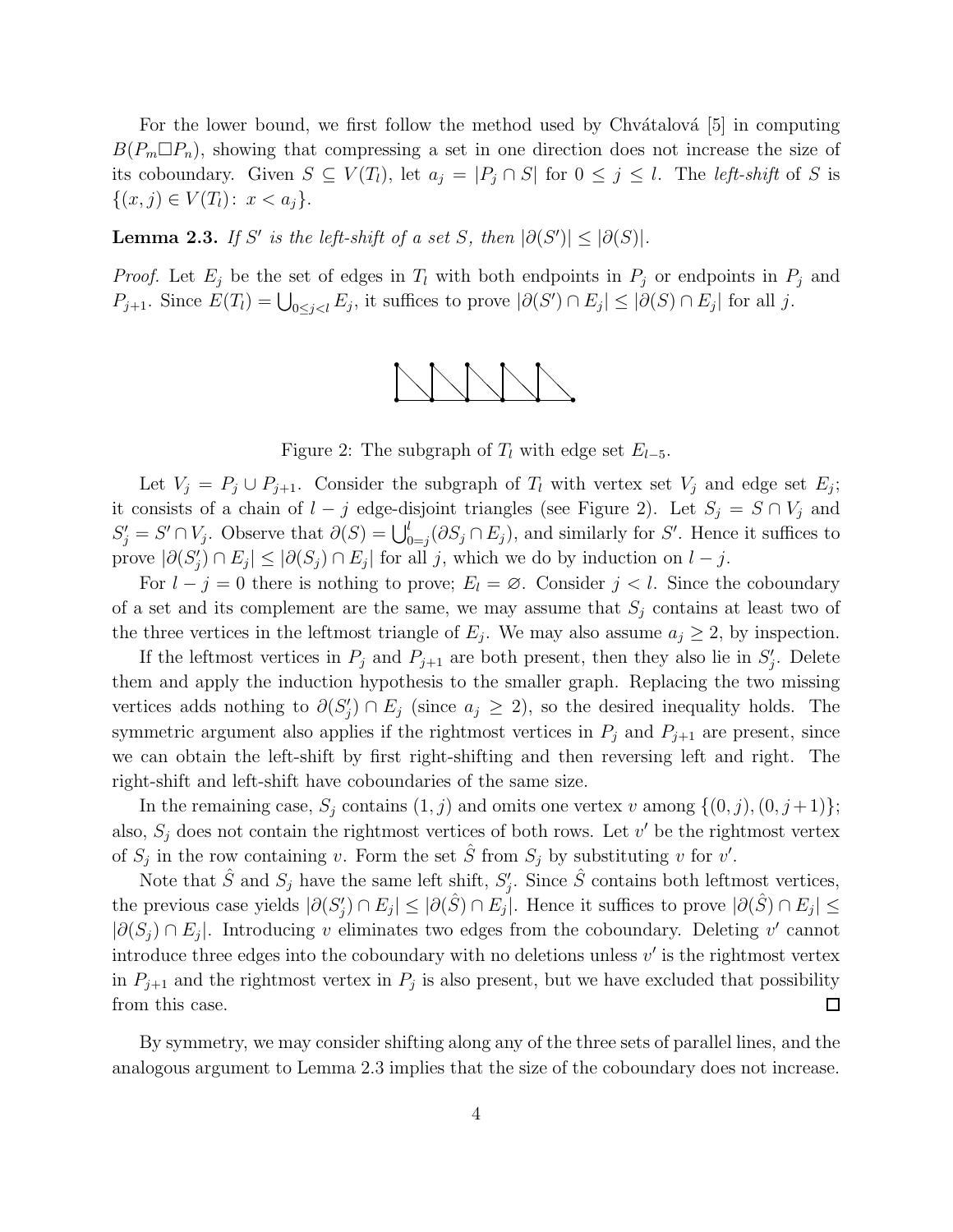For example, if  $b_i = |Q_i \cap S|$  for  $0 \le i \le l$ , then the *down-shift* of S is  $\{(i, y) \in V(T_l): y < b_i\}$ . If  $c_k = |R_k \cap S|$ , then the *slant-shift* of G is  $\{(k - z, z) \in V(T_l): z < c_k\}.$ 

**Lemma 2.4.** For  $S \subseteq V(T_l)$ , if  $S'$  is the left-shift of S, and  $S''$  is the down-shift of  $S'$ , then  $S''$  *is unchanged under left-shift, and*  $|\partial(S'')| \leq |\partial(S)|$ *.* 

*Proof.* Since S' is left-shifted, the list  $\{|Q_i \cap S'|: 0 \le i \le l\}$  is nonincreasing, and  $|Q_i \cap S''|$  =  $|Q_i \cap S'|$  for all i. Since S'' is down-shifted, the list  $\{|P_j \cap S''|: 0 \le j \le l\}$  is nonincreasing also. Hence  $(i, j) \in S''$  implies  $(i - 1, j) \in S''$  for  $i \ge 1$ , and left-shifting does not change  $S''$ .  $\Box$ 

Successive shifts do not increase the size of the coboundary.

### 3 Proof of the main result

A set  $S \subseteq V(T_l)$  is *condensed* if it is invariant under left-shift and down-shift.

**Lemma 3.1.** *There is an optimal numbering*  $f^*$  *such that*  $\{v \in V(T_l): f(v) \leq i\}$  *is condensed whenever*  $1 \leq i \leq |V(T_i)|$ .

*Proof.* Observe first that if  $S \subseteq \hat{S} \subseteq V(T_l)$ , then the shift of S is contained in the shift of  $\hat{S}$  (in any direction). Let f be an optimal numbering, and let  $S_i = \{v \in V(T_i): f(v) \leq i\}.$ Note that  $S_1 \subseteq \cdots \subseteq S_n$ , where  $n = |V(T_i)|$ . Letting  $S_i'$  be the down-shift of the left-shift of  $S_i$ , we therefore also have  $S'_{1} \subseteq \cdots \subseteq S'_{n}$ ; let  $S'_{0} = \emptyset$ . Since  $|S'_{i}| = i$ , the set  $S'_{i}$  is obtained by adding a single element  $v_i$  to  $S'_{i-1}$ , for  $1 \leq i \leq n$ . Define  $f^*$  by letting  $f^*(v_i) = i$ .

Since  $S_i' = \{v \in V(T_l): f(v) \leq i\}$ , the specified sets are condensed. Also, by Lemma 2.4,  $|\partial(S'_i)| \leq |\partial(S_i)|$  for all i. Hence  $c(T_l, f^*) \leq c(T_l, f)$ , and  $f^*$  is an optimal numbering.  $\Box$ 

By Lemma 2.2, the following lower bound completes the proof of Theorem 1.1.

Theorem 3.2.  $c(T_l) \geq 2l$ .

*Proof.* Let  $f^*$  be an optimal numbering as guaranteed by Lemma 3.1. Let  $n = |V(T_l)|$ , and let  $S_i = \{v \in V(T_i): f^*(v) \leq i\}$  for  $1 \leq i \leq n$ ; each  $S_i$  is condensed. Since  $c(T_i, f^*)$  $\max_{1 \leq i < n} |\partial(S_i)|$ , it suffices to show  $|\partial(S_i)| \geq 2l$  for some *i*.

For  $i \geq 2$ , we obtain  $S_i$  from  $S_{i-1}$  by adding one vertex. Since  $S_1 = \{(0,0)\}\$  and  $S_n =$  $V(T_l)$ , there exists k such that  $S_k$  is the first set in the list that intersects  $R_1$ . Furthermore,  $S_k$  contains no element of  $R_0$ , the longest diagonal, since all the sets are condensed. Let U be the slant-shift of  $S_k$ . Since  $|\partial(U)| \leq |\partial(S_k)|$ , it suffices to show  $|\partial(U)| \geq 2l$ .

Since  $S_k$  is condensed, also U is condensed, by Lemma 2.4. Since  $S_k \cap R_1 \neq \emptyset$ , we have  $(l-1, 0) \in U$ . Since U is left-shifted, U intersects  $Q_0, \ldots, Q_{l-1}$ . Since  $U \cap R_0 = \emptyset$ , it follows that  $\partial(U)$  has a vertical edge in each of these columns.

Let  $b_i = |U \cap Q_i|$ . Because U is left-shifted,  $b_i \ge b_{i+1}$  for  $i < l$ . Because U is slant-shifted,  $b_i \leq b_{i+1} + 1$  for  $i < l$ . Hence  $b_i \in \{b_{i+1}, b_{i+1} + 1\}$ . If  $b_i = b_{i+1}$ , then the slanted edge from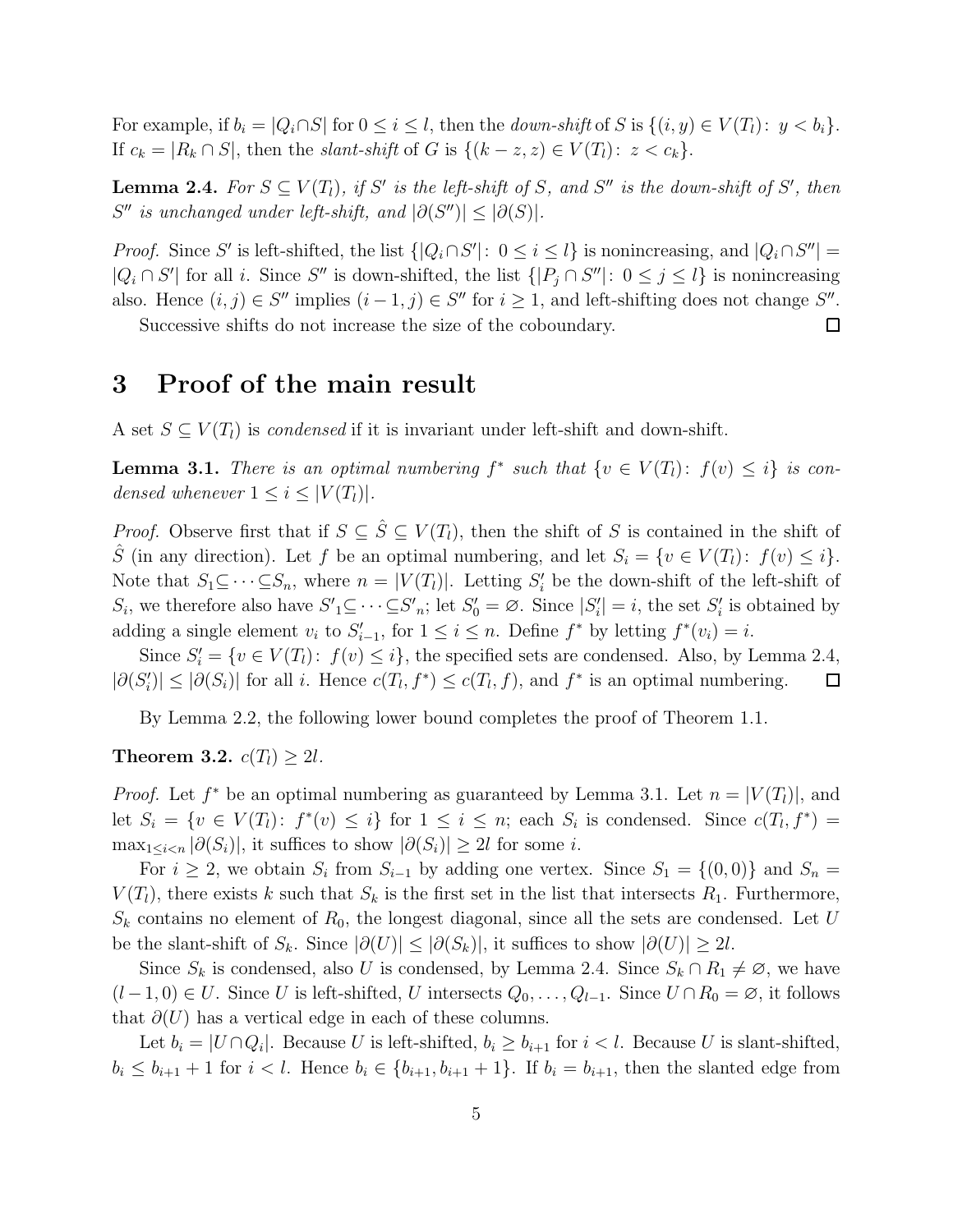$(i, b_i + 1)$  to  $(i + 1, b_i)$  is in  $\partial(U)$ . If  $b_i = b_{i+1} + 1$ , then the horizontal edge from  $(i, b_i)$  to  $(i + 1, b_i)$  is in  $\partial(U)$ . Thus  $\partial(U)$  also has a horizontal or a slanted edge joining  $Q_i$  to  $Q_{i+1}$ for  $i < l$ . We conclude that  $|\partial(U)| > 2l$ .  $\Box$ 

A similar argument determines the cutwidth for rectangular grids with diagonal edges added, as shown in Figure 3. If m and n are the numbers of rows and columns in the grid, then the cutwidth is  $2 \min\{m, n\} - 1$  (note that the parameter l for the largest triangular grid contained in the graph is  $\min\{m, n\} + 1$ . For  $m \leq n$ , an optimal numbering is given by the lexicographic order on the vertices as in Lemma 2.2, suggested also in the figure. The lower bound again extracts an optimal numbering whose initial sets are condensed, and then the same lower bound argument applies to the set U.



Figure 3: Triangulated rectangular grid  $R_{5,6}$ .

## References

- [1] J. A. Bondy and U. S. R. Murty, Graph Theory, Springer-Verlag, Berlin 2008.
- [2] S. L. Bezrukov, J. D. Chavez, L. H. Harper, M. Röttger, and U. P. Schroeder, The congestion of *n*-cube layout on a rectangular grid, Discrete Mathematics 213 (2000), 13–19.
- [3] P.Z. Chinn, J. Chvátalová, A.K. Dewdney, and N.E. Gibbs, The bandwidth problem for graphs and matrices – A survey, J. Graph Theory  $6(1982)$ , 223–254.
- [4] F.R.K. Chung, Labelings of graphs, in: L.W. Beineke and R.J. Wilson (eds.), Selected Topics in Graph Theory, Vol.3 (1988), 151–168.
- [5] J. Chvátalová, Optimal labeling of a product of two paths, Discrete Mathematics 11 (1975), 249–253.
- [6] J. Diaz, J. Petit, and M. Serna, A survey of graph layout problems, ACM Computing Surveys 34 (2002), 313–356.